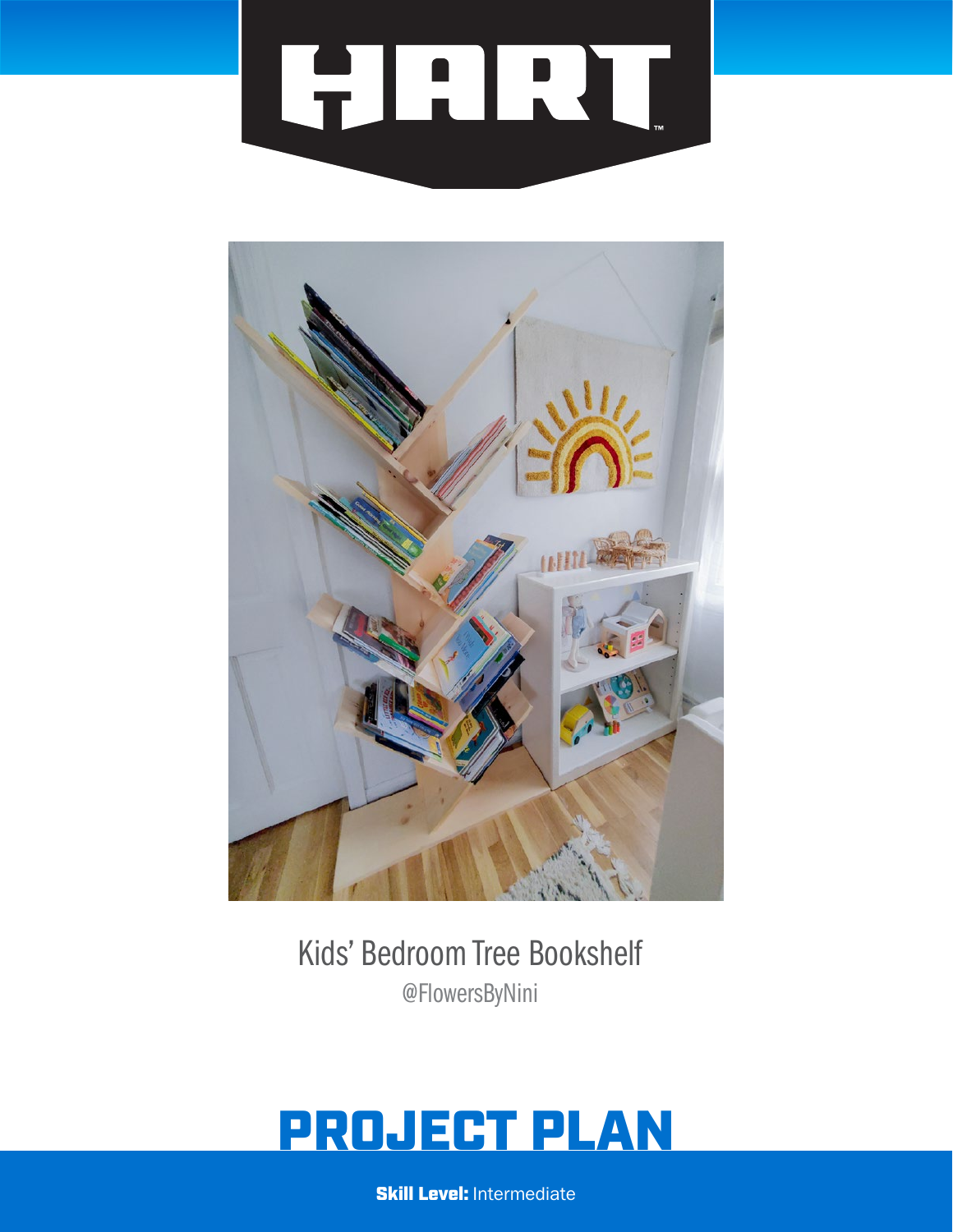### HART

# **Materials**

| <b>Item</b>             | <b>Oty</b> |  |
|-------------------------|------------|--|
| 8' x 6" Boards          | З          |  |
| 8" x 8' Pine Board      |            |  |
| $1\frac{1}{4}$ " Screws |            |  |
| Paint / Stain           |            |  |

\* Board Dimensions are "nominal". Actual dimensions are smaller due to lumber industry standards. Cuts are actual length. A select/premium board or plywood comes with a smoother surface finish. It is clear or has very few tight knots, and it will have straight and sharp edges. This grade of wood pairs well with other boards or panels better and requires less time to sand and finish.

# Tools Used



Circular Saw Drill/Driver





Orbital Sander



Pencil Safety Glasses



Tape Measure

ALSO NEEDED: Clamps, 7" Speed Square

Battery Tip: A 4.0 Ah battery is recommended to be paired with high amp draw tools for maximum efficiency.